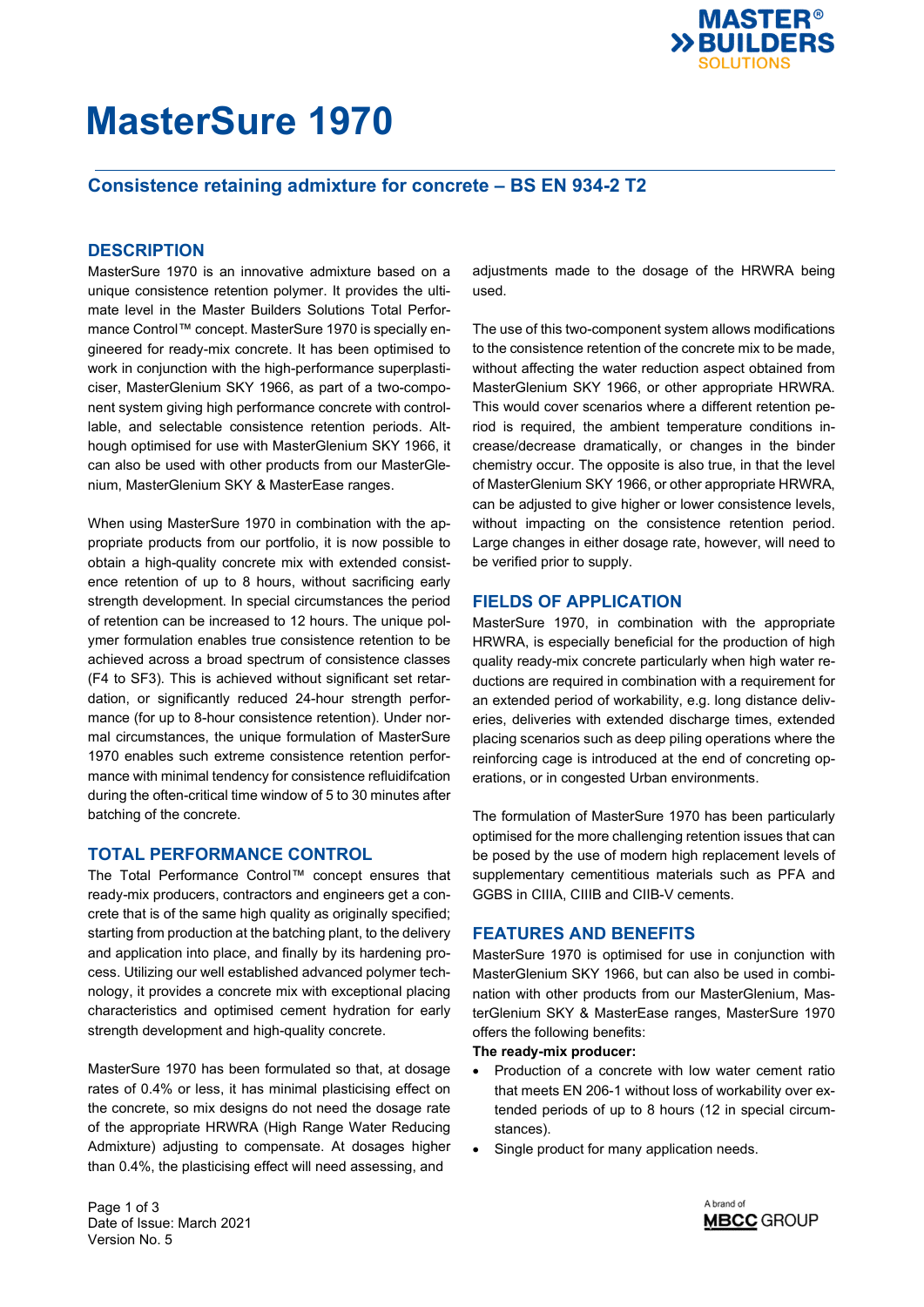

### **Consistence retaining admixture for concrete – BS EN 934-2 T2**

- Extended retention performance with cements containing either GGBS or PFA
- Confidence that the workability will be the same at the job site as it was when first produced.

#### **The contractor / applicator:**

- Easier placing and faster strength development.
- Guarantee to place the same concrete as specified and ordered from ready-mix plant.
- More versatile concrete mix.
- Long pumping distances both horizontally and vertically
- Opportunity for placement of reinforcement cages in large deep piles after prolonged placement periods.

#### **The engineer:**

- Insurance that concrete meets original specification
- Confidence in the concrete's ability to be paced in areas of congested reinforcement.
- High quality concrete with better durability**.**

#### **DOSAGE**

In combination with products from our MasterGlenium, MasterGlenium SKY & MasterEase ranges, MasterSure 1970 is particularly suited for mixes where higher strengths/low water cement ratios are required, without significant workability reduction, for up to a 12-hour period. The normally recommended dosage rate of MasterSure 1970 is typically:

- *By Volume* 0.1 to 0.6 litres per 100 kg of cement (binder) content.
- *By Weight* 0.11 to 0.66 kg per 100 kg of cement (binder) content.

At higher dosage rates the concrete may show increased tendency to refluidise, and set retardation may occur. The dosage rates given above are for typical usages, they are not meant as absolute limits, as other dosages may be utilised in special cases according to specific job conditions. If required consult our Technical Services Department for advice. Trial mixes should be carried out to ensure optimum dosage and effect. Where the concrete is to be machine finished by utilising power float or power trowelling methods, we recommend that you contact the Technical Services Department for guidance.

#### **MIXING**

MasterSure 1970 should be added to the concrete after the dispensing of appropriate HRWRA.

#### **COMPATIBILITY**

MasterSure 1970 can be used with all types of EN 197 Cements. For use with other special cements, contact our Technical Services Department.

MasterSure 1970 has been designed to work in conjunction with products from our MasterGlenium, MasterGlenium SKY or MasterEase ranges, it is not designed to be used on its own, or with any other plasticising or superplasticizing admixture. It should not be pre-mixed with other admixtures. It is important that laboratory trials are performed, prior to any supply, to determine the respective dosages of any complimentary admixture, and the suitability, in the fresh and hardened state, of the resultant concrete.

If it is intended to use MasterSure 1970 with any admixture other than from the MasterGlenium, MasterGlenium SKY or MasterEase ranges, the concrete performance must be fully verified prior to any supply, to determine the respective dosages of any complimentary admixture, and the suitability, in the fresh and hardened state.

#### **PACKAGING**

MasterSure 1970 is supplied in Bulk, 1000-litre IBC's and 15-litre containers.

#### **CONTACT DETAILS**

Master Builders Solutions UK Ltd. Swinton Hall Road, Swinton, Manchester, M27 4EU Tel: +44 (0) 161 727 6300 www.master-builders-solutions.com/en-gb

Page 2 of 3 Date of Issue: March 2021 Version No. 5

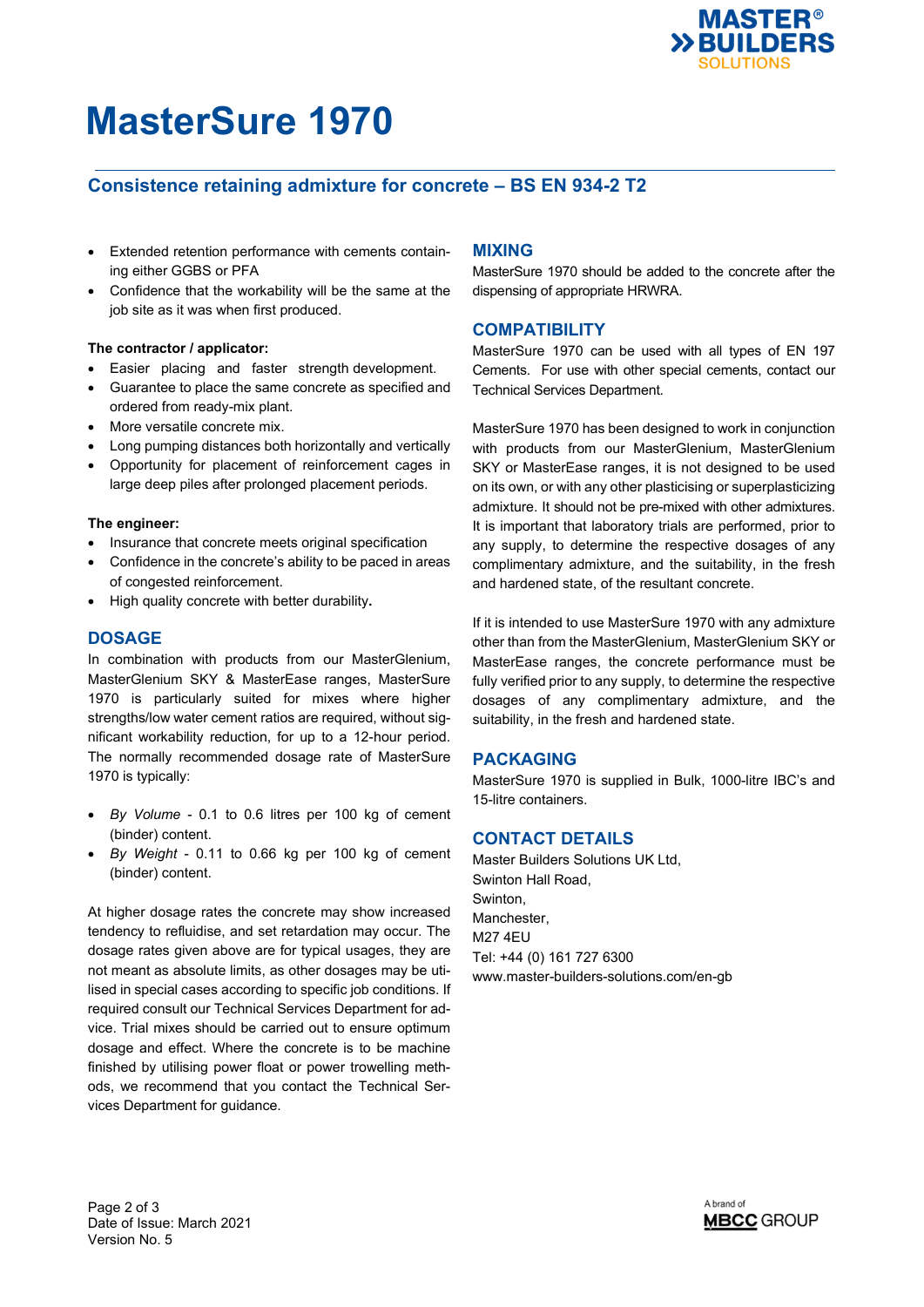

## **Consistence retaining admixture for concrete – BS EN 934-2 T2**

| <b>Product Data</b>            |                                                                                                                                                                                                                                                                                                                  |
|--------------------------------|------------------------------------------------------------------------------------------------------------------------------------------------------------------------------------------------------------------------------------------------------------------------------------------------------------------|
| Appearance:                    | <b>Brown liquid</b>                                                                                                                                                                                                                                                                                              |
| Specific gravity @ 20°C:       | $1.09 \pm 0.02$ g/cm <sup>3</sup>                                                                                                                                                                                                                                                                                |
| Solids content:                | $25.5 \pm 1.5\%$                                                                                                                                                                                                                                                                                                 |
| pH-value:                      | $5.5 \pm 1$                                                                                                                                                                                                                                                                                                      |
| Alkali content (%):            | $\leq$ 2.00 by mass                                                                                                                                                                                                                                                                                              |
| Chloride content (%):          | $\leq 0.10$ by mass                                                                                                                                                                                                                                                                                              |
| Corrosion behaviour:           | Contains only components according to BS EN 934-<br>1:2008, Annex A.1                                                                                                                                                                                                                                            |
| Air Content:                   | $\leq$ Reference mix +2.0%                                                                                                                                                                                                                                                                                       |
| Water reduction:               | $\geq$ 5% of Reference mix                                                                                                                                                                                                                                                                                       |
| Compressive strength - 7 day:  | $\geq$ 110% of Reference mix                                                                                                                                                                                                                                                                                     |
| Compressive strength - 28 day: | $\geq$ 110% of Reference mix                                                                                                                                                                                                                                                                                     |
| Durability:                    | <b>NPD</b>                                                                                                                                                                                                                                                                                                       |
| Dangerous substances:          | <b>NPD</b>                                                                                                                                                                                                                                                                                                       |
| <b>Logistics</b>               |                                                                                                                                                                                                                                                                                                                  |
| Shelf life:                    | 12 months if stored according to manufacturer's instructions<br>in unopened container.                                                                                                                                                                                                                           |
| Storage conditions:            | Store in original sealed containers and at temperatures be-<br>tween 5°C and 30°C. Store under cover, out of direct sun-<br>light and protect from extremes of temperature. Failure to<br>comply with the recommended storage conditions may re-<br>sult in premature deterioration of the product or packaging. |
| Handling and transportation:   | Refer to MasterSure 1970 Safety Data Sheet                                                                                                                                                                                                                                                                       |
| Disposal:                      | Refer to MasterSure 1970 Safety Data Sheet                                                                                                                                                                                                                                                                       |

UK<br>CA  $C \in$ **0086-CPR-469071 1073-CPR-7420**

**BS EN 934-2: T3.2**  Declaration of Performance can be found at www.master-builders-solutions.com/en-qb

MasterSure 1970, Master Builders Solutions UK Ltd, Version 5